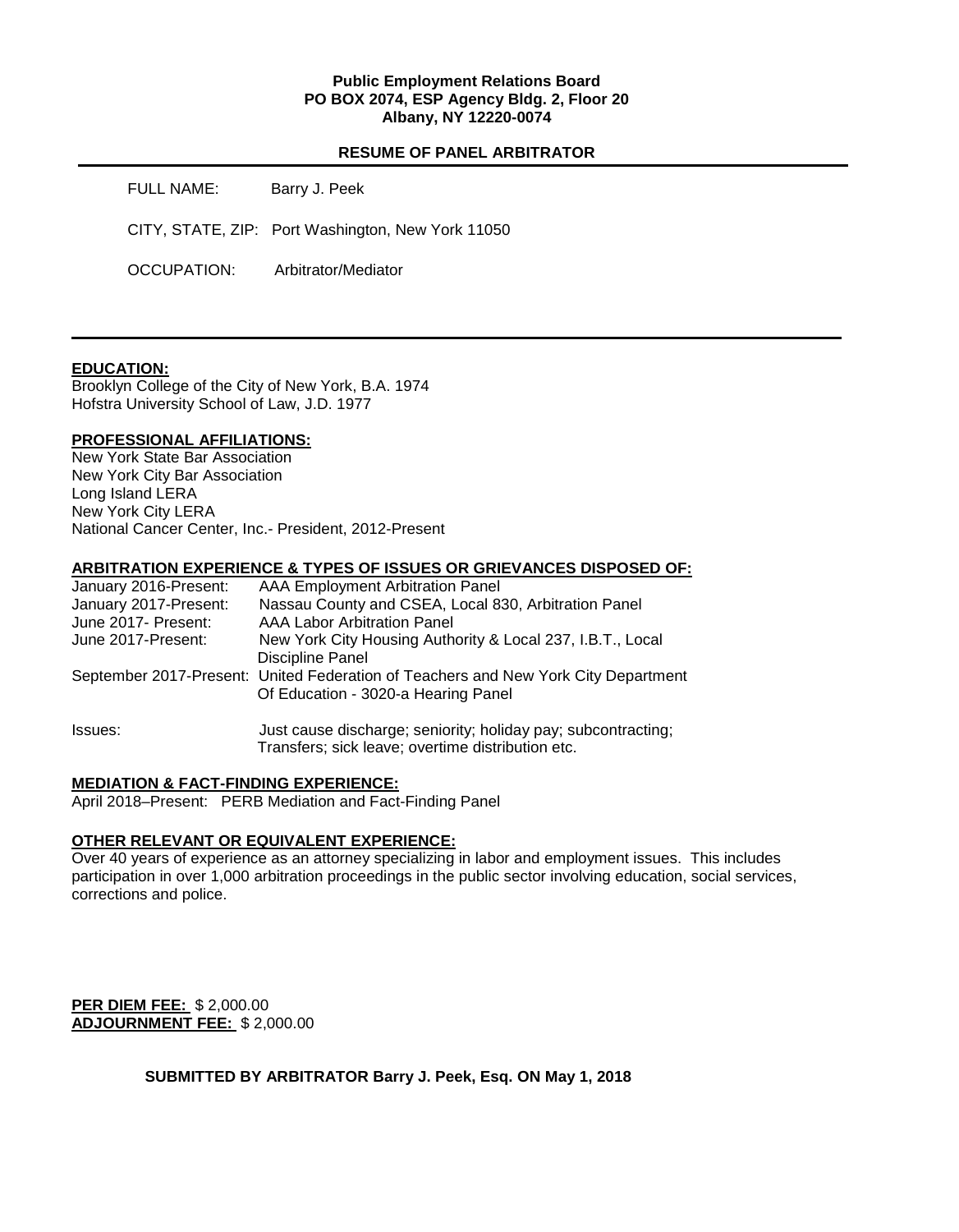#### **Public Employment Relations Board PO BOX 2074, ESP Agency Bldg. 2, Floor 20 Albany, NY 12220-0074**

# **BILLING DISCLOSURE STATEMENT**

ARBITRATOR'S NAME: Barry J. Peek, Esq.

The following is a description of my fees and expenses:

## A) HEARING TIME.

- (1) My per diem is \$2,000.00 for each day or any part thereof spent hearing a case.
- (2) If a hearing day exceeds 10 hours, I charge:

 $\Box$ a second full per diem  $\boxtimes$ a prorated per diem

 $\Box$ no additional charge  $\Box$ other (describe):

(3) Additional comments:

B) STUDY TIME.

- (1) I charge \$ 2,000.00 for each day spent in preparation of the opinion and award.
- (2) This charge  $X$  will  $\Box$  not be prorated for partial days devoted to such preparation.
- (3) Additional comments:

## C) TRAVEL TIME AND EXPENSES.

(1) When travel time plus hearing time exceeds hours in a calendar day:

 $\boxtimes$  Not applicable (no additional charge)

 $\Box$  I charge as follows (describe):

(2) I charge for actual, travel-related expenses incurred in connection with the case  $\boxtimes$ YES  $\Box$  NO.

Where appropriate, a mileage charge for auto travel will be billed at:

 $\boxtimes$  Prevailing IRS rate  $\Box$  Other (describe):

(3) When the scheduled hearing day(s) requires an overnight stay:

 $\boxtimes$ There is no charge, other than for lodging and subsistence.

 $\Box$ I charge as follows (describe):

(4) Additional Comments: